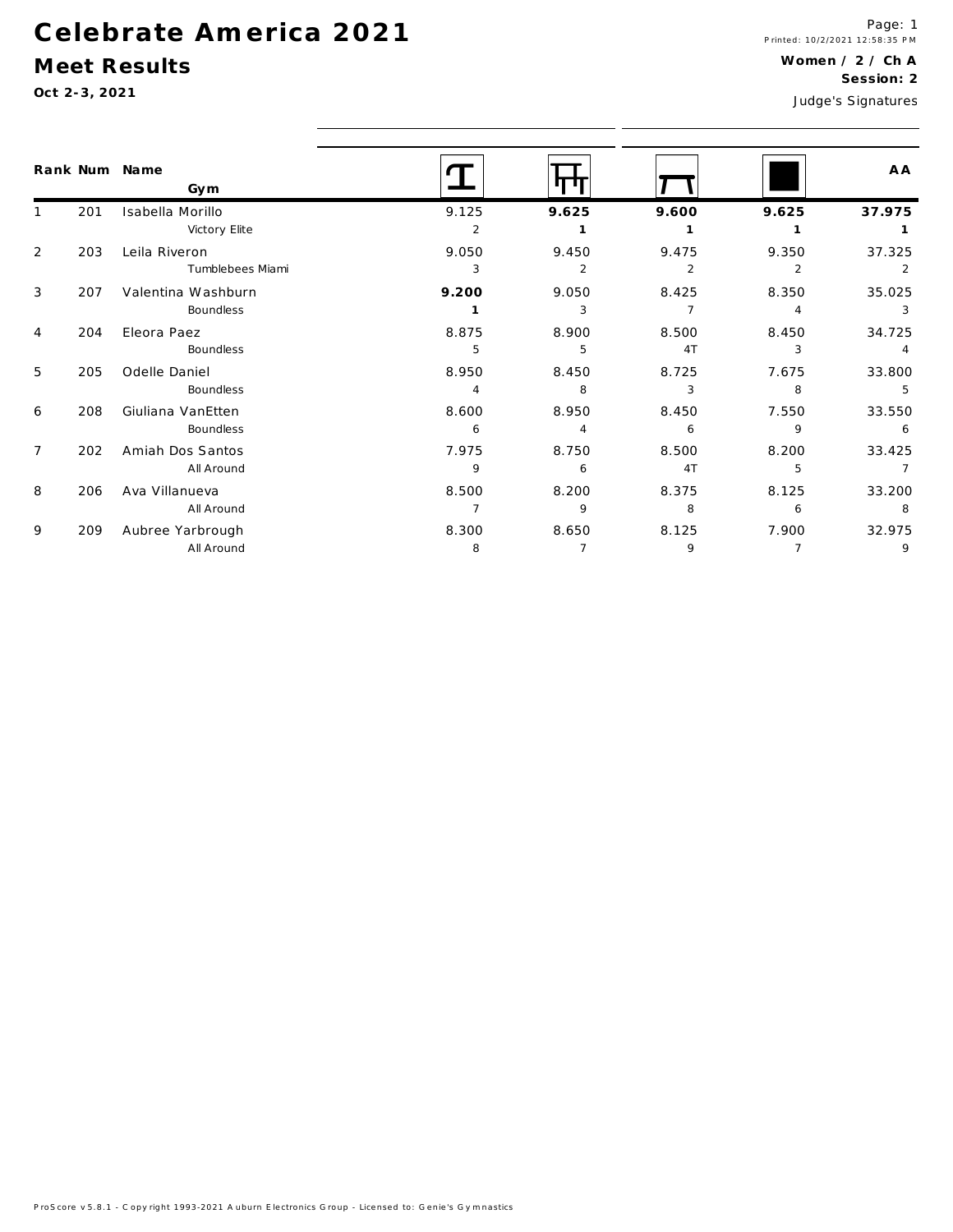#### Meet Results

|                |     | Rank Num Name<br>Gym |                |                |                |                | A A    |
|----------------|-----|----------------------|----------------|----------------|----------------|----------------|--------|
|                | 212 | Zoey Mesa            | 9.825          | 9.600          | 9.625          | 9.525          | 38.575 |
|                |     | Tumblebees Miami     | 1              | 2              | 1T             | 2              |        |
| 2              | 214 | Mikaela Cruz         | 9.550          | 9.700          | 9.625          | 9.675          | 38.550 |
|                |     | Tumblebees Miami     | 2              | 1              | 1T             |                | 2      |
| 3T             | 218 | Brinley Dweck        | 8.900          | 9.425          | 9.125          | 9.050          | 36.500 |
|                |     | Park Avenue          | $\overline{7}$ | 3              | 3              | 5              | 3T     |
| 3T             | 211 | Ivanna Sanchez       | 8.975          | 9.150          | 9.100          | 9.275          | 36.500 |
|                |     | Tumblebees Miami     | 6              | $\overline{4}$ | 4T             | 3              | 3T     |
| 5              | 210 | Bella Arocho         | 9.300          | 8.850          | 9.050          | 9.250          | 36.450 |
|                |     | Tumblebees Miami     | $\overline{4}$ | 5              | 6              | $\overline{4}$ | 5      |
| 6              | 217 | Emma Papuchis        | 9.000          | 8.550          | 9.100          | 8.250          | 34.900 |
|                |     | Nova                 | 5              | 8              | 4T             | 6              | 6      |
| $\overline{7}$ | 215 | Brianna Durizil      | 9.475          | 8.700          | 8.550          | 8.050          | 34.775 |
|                |     | Nova                 | 3              | 7              | $\overline{7}$ | 8              | -7     |
| 8              | 216 | Corianna Lund        | 8.475          | 8.800          | 8.300          | 8.200          | 33.775 |
|                |     | All Around           | 8              | 6              | 8              | $\overline{7}$ | 8      |
| 9              | 213 | Milania McCaskill    | 8.325          | 6.550          | 7.850          | 7.750          | 30.475 |
|                |     | All Around           | 9              | 9              | 9              | 9              | 9      |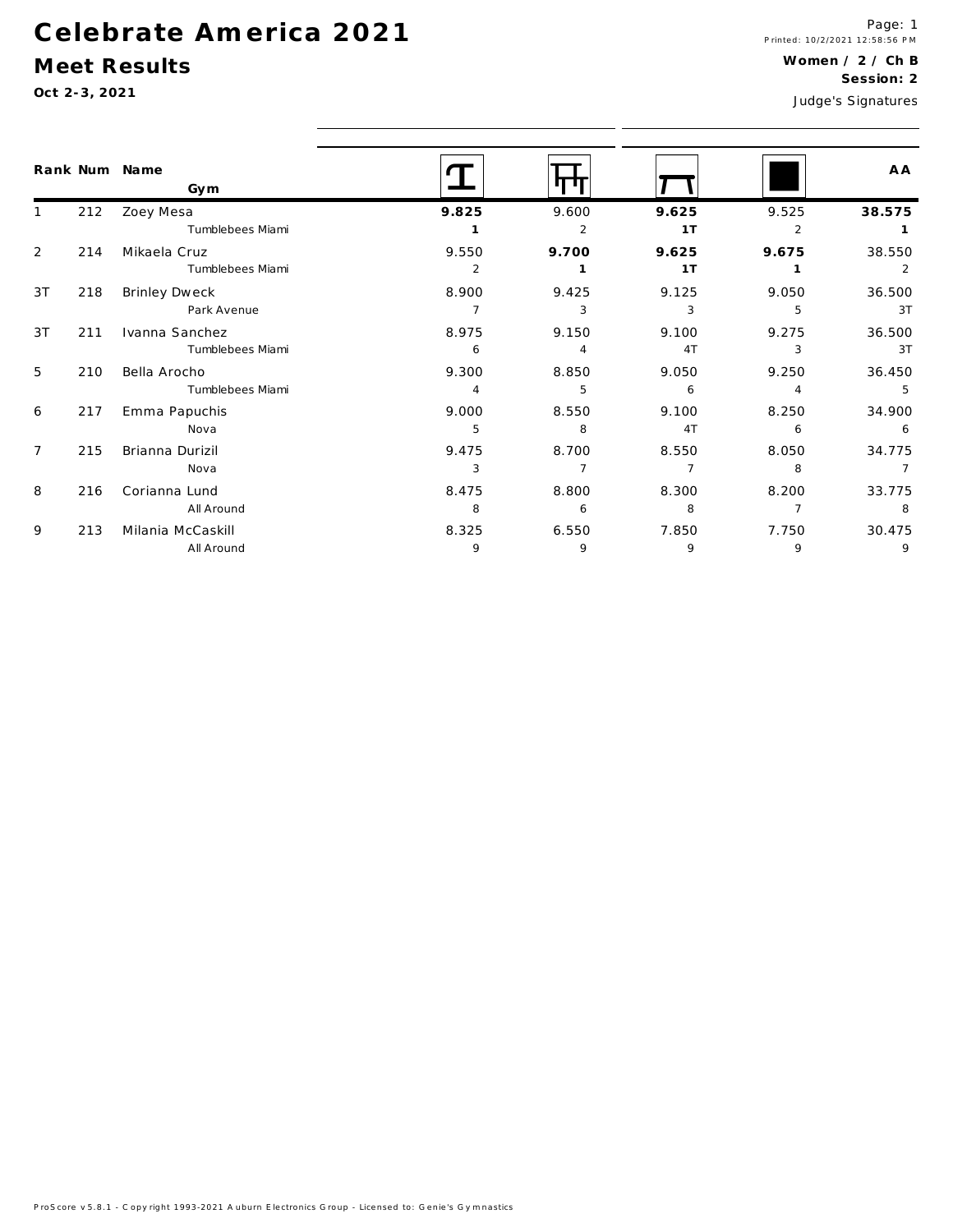#### Meet Results

|                |     | Rank Num Name<br>Gym |                |                |                |                | A A            |
|----------------|-----|----------------------|----------------|----------------|----------------|----------------|----------------|
|                | 220 | Chloe Sparks         | 9.700          | 9.800          | 9.800          | 9.500          | 38.800         |
|                |     | Tumblebees           | $\mathbf{1}$   | 2              | $\mathbf{1}$   | 3              | $\mathbf{1}$   |
| 2              | 228 | Linley Buendel       | 9.275          | 9.850          | 8.950          | 9.675          | 37.750         |
|                |     | Tumblebees           | 3              | $\overline{1}$ | 3              | $\overline{1}$ | 2              |
| $\mathbf{3}$   | 223 | Hannah Adelstein     | 9.675          | 9.450          | 8.775          | 9.525          | 37.425         |
|                |     | Park Avenue          | $\overline{2}$ | 3T             | $\overline{4}$ | 2              | 3              |
| 4              | 221 | Layla Perez          | 9.225          | 9.350          | 9.525          | 9.150          | 37.250         |
|                |     | Tumblebees Miami     | $\overline{4}$ | 6              | 2              | 5              | $\overline{4}$ |
| 5              | 222 | Julie Abrams         | 8.875          | 9.450          | 8.200          | 9.250          | 35.775         |
|                |     | Park Avenue          | $\overline{7}$ | 3T             | 8              | 4              | 5              |
| 6              | 227 | Ava Bean             | 8.975          | 8.950          | 8.575          | 8.950          | 35.450         |
|                |     | Park Avenue          | 6              | 9              | $\overline{7}$ | 6              | 6              |
| $\overline{7}$ | 225 | Renee Oprea          | 9.000          | 9.400          | 8.700          | 8.075          | 35.175         |
|                |     | Nova                 | 5              | 5              | 6              | 9              | $\overline{7}$ |
| 8              | 219 | Taylor Fleischhauer  | 8.550          | 9.025          | 7.925          | 8.525          | 34.025         |
|                |     | Park Avenue          | 8              | $\overline{7}$ | 10             | $\overline{7}$ | 8              |
| 9              | 226 | Grace Bertolis       | 7.950          | 8.300          | 8.750          | 8.100          | 33.100         |
|                |     | Boundless            | 10             | 10             | 5              | 8              | $\overline{9}$ |
| 10             | 224 | Charlotte Lavelle    | 8.075          | 9.000          | 8.050          | 7.475          | 32.600         |
|                |     | All Around           | 9              | 8              | 9              | 10             | 10             |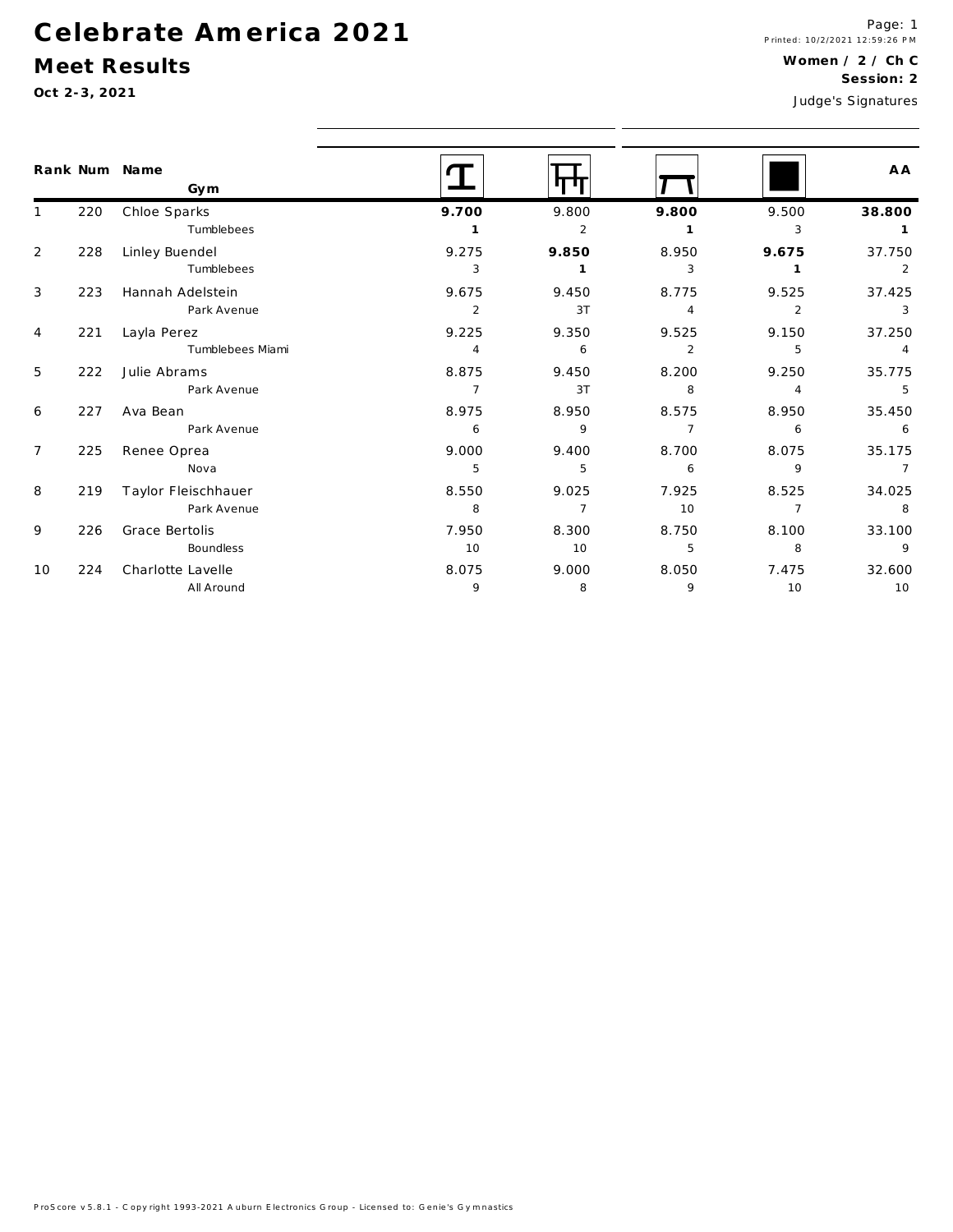#### Meet Results

|                |     | Rank Num Name<br>Gym |                |                |                |                                                                                                         | A A            |
|----------------|-----|----------------------|----------------|----------------|----------------|---------------------------------------------------------------------------------------------------------|----------------|
|                | 231 | Emilia Harrow        | 9.575          | 9.700          | 9.400          | 9.450                                                                                                   | 38.125         |
|                |     | Tumblebees           |                |                | 3              | $\overline{2}$                                                                                          |                |
| $\overline{2}$ | 234 | Olivia Artiga        | 9.325          | 9.375          | 9.575          | 9.625                                                                                                   | 37.900         |
|                |     | Tumblebees Miami     | $\overline{4}$ | 4              |                | 8.950<br>5<br>9.100<br>4<br>8.900<br>6<br>8.700<br>$\overline{7}$<br>9.175<br>3<br>8.600<br>8T<br>8.600 | 2              |
| 3              | 238 | Riley Socol          | 9.475          | 9.400          | 9.425          |                                                                                                         | 37.250         |
|                |     | Park Avenue          | $\overline{2}$ | 3              | $\overline{2}$ |                                                                                                         | 3              |
| $\overline{4}$ | 232 | Yulyana Gonzalez     | 9.450          | 9.300          | 9.225          |                                                                                                         | 37.075         |
|                |     | Tumblebees Miami     | 3              | 5              | $\overline{4}$ |                                                                                                         |                |
| 5              | 229 | Amy Akouri           | 9.100          | 9.050          | 9.150          |                                                                                                         | 36.200         |
|                |     | Park Avenue          | 6              | $\overline{7}$ | 5              |                                                                                                         | -5             |
| 6              | 236 | Allyson Scaramucci   | 8.775          | 9.525          | 8.875          |                                                                                                         | 35.875         |
|                |     | Park Avenue          | 8T             | $\overline{2}$ | $\overline{7}$ |                                                                                                         | 6              |
| $\overline{7}$ | 230 | Madelynn Velasco     | 9.200          | 9.250          | 7.825          |                                                                                                         | 35.450         |
|                |     | Park Avenue          | 5              | 6              | 10             |                                                                                                         | $\overline{7}$ |
| 8              | 237 | Sophia Paredes       | 8.625          | 8.725          | 9.050          |                                                                                                         | 35.000         |
|                |     | All Around           | 10             | 9T             | 6              |                                                                                                         | 8              |
| 9              | 235 | Emma Huber           | 8.775          | 8.800          | 8.750          |                                                                                                         | 34.925         |
|                |     | All Around           | 8T             | 8              | 9              | 8T                                                                                                      | 9              |
| 10             | 233 | Lara Chirita         | 9.075          | 8.725          | 8.800          | 7.650                                                                                                   | 34.250         |
|                |     | Nova                 | $\overline{7}$ | 9T             | 8              | 10                                                                                                      | 10             |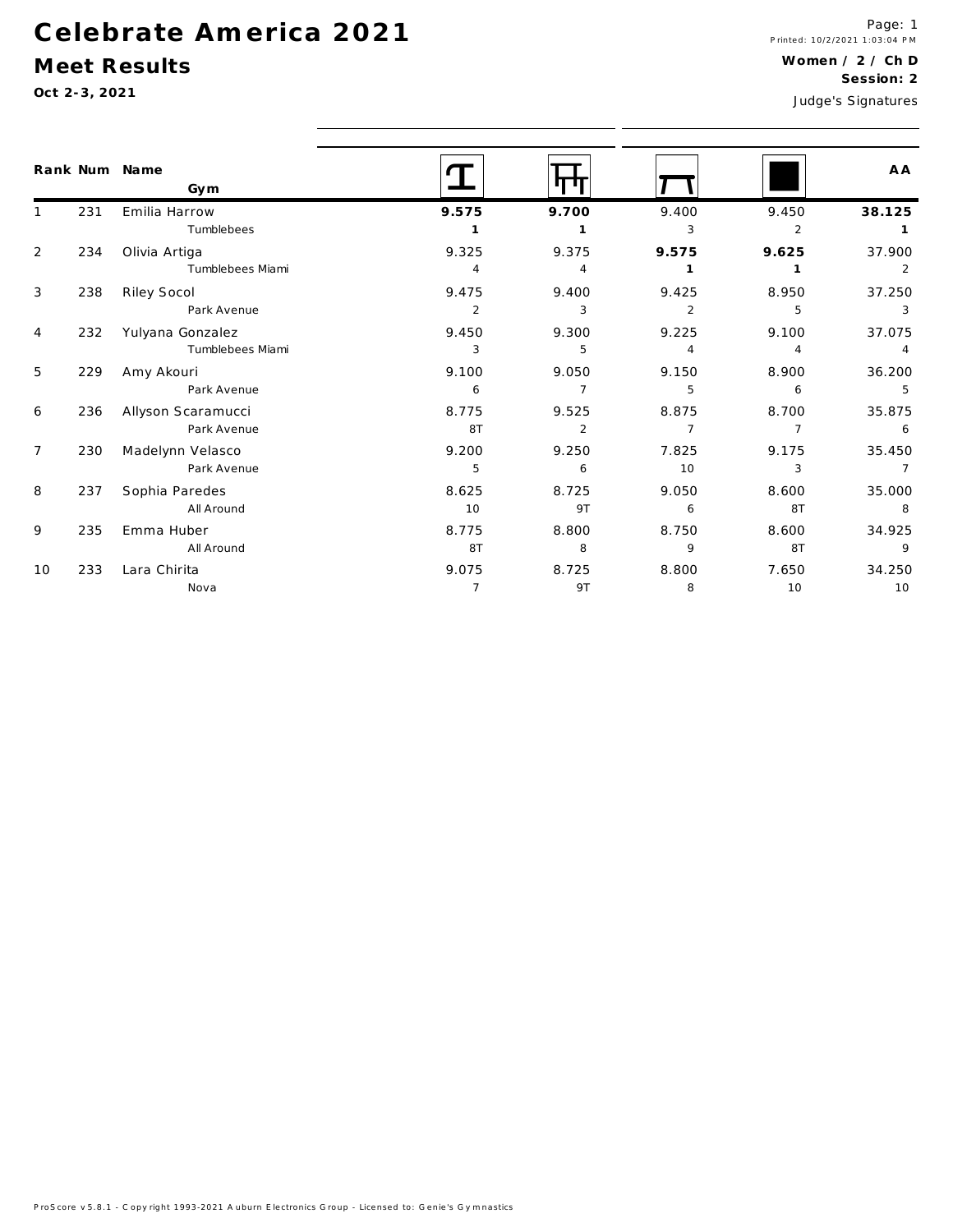#### Meet Results

|                |     | Rank Num Name<br>Gym |                |                |                |                | A A            |
|----------------|-----|----------------------|----------------|----------------|----------------|----------------|----------------|
|                | 244 | Milania Davila       | 9.175          | 9.775          | 9.700          | 9.700          | 38.350         |
|                |     | Tumblebees Miami     | 5              |                |                |                |                |
| $\overline{2}$ | 248 | Sarah Rodriguez      | 9.250          | 9.350          | 9.150          | 9.275          | 37.025         |
|                |     | Park Avenue          | 3T             | 3              | 4              | $\overline{2}$ | 2              |
| 3              | 241 | Eva Norvell          | 9.375          | 9.300          | 8.975          | 9.250          | 36.900         |
|                |     | Park Avenue          | $\overline{2}$ | $\overline{4}$ | $\overline{7}$ | 3              | 3              |
| 4              | 242 | Addison Bonkosky     | 9.425          | 9.500          | 9.000          | 8.925          | 36.850         |
|                |     | Park Avenue          | $\mathbf{1}$   | $\overline{2}$ | 6              | 5              |                |
| 5              | 243 | Olivia Domboru       | 9.125          | 9.050          | 9.200          | 9.025          | 36.400         |
|                |     | Park Avenue          | 6              | 6              | 3              | 4              | -5             |
| 6              | 245 | Genevieve Gisondi    | 9.250          | 9.025          | 8.950          | 8.850          | 36.075         |
|                |     | Park Avenue          | 3T             | $\overline{7}$ | 8T             | 6              | 6              |
| $\overline{7}$ | 247 | Amiya Clendenin      | 8.875          | 9.000          | 9.300          | 8.550          | 35.725         |
|                |     | All Around           | 9              | 8              | $\overline{2}$ | $\overline{7}$ | $\overline{7}$ |
| 8              | 240 | Elizabeth Russello   | 8.925          | 9.100          | 8.950          | 8.325          | 35.300         |
|                |     | Genie's              | 8              | 5              | 8T             | 9              | 8              |
| 9              | 239 | Isabella Fopiano     | 9.025          | 8.925          | 8.175          | 8.350          | 34.475         |
|                |     | Genie's              | $\overline{7}$ | 9              | 10             | 8              | 9              |
| 10             | 246 | Addison Clark        | 8.825          | 8.400          | 9.025          | 5.000          | 31.250         |
|                |     | All Around           | 10             | 10             | 5              | 10             | 10             |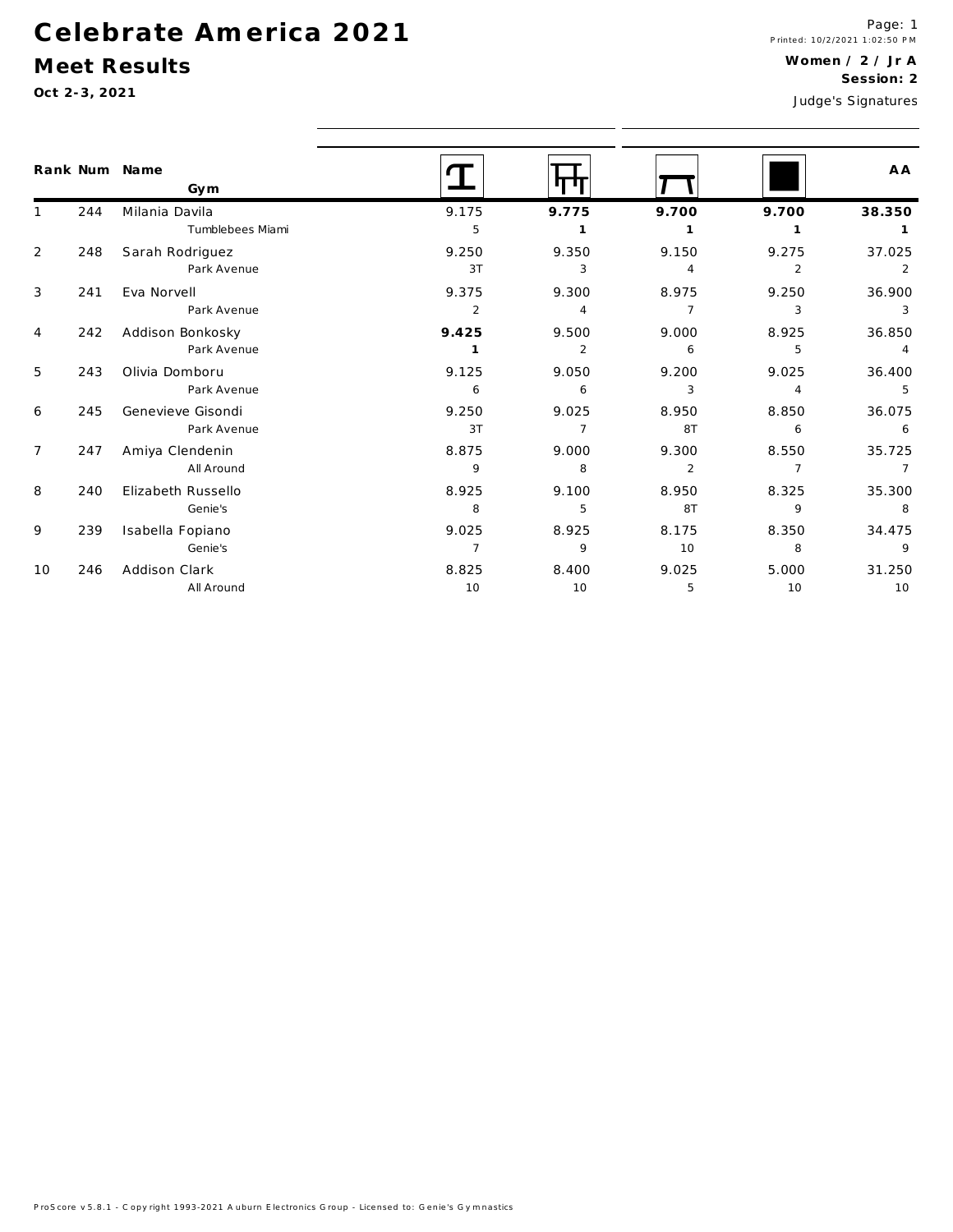#### Meet Results

|                 |     | Rank Num Name<br>Gym        |                |                |                |                | A A            |
|-----------------|-----|-----------------------------|----------------|----------------|----------------|----------------|----------------|
|                 | 253 | Elliot Kelly                | 9.375          | 9.800          | 9.475          | 9.500          | 38.150         |
|                 |     | Tumblebees                  |                |                | 2              |                |                |
| 2               | 255 | Giana Kudlinski             | 8.950          | 9.250          | 9.500          | 8.950          | 36.650         |
|                 |     | Genie's                     | 5              | $\overline{4}$ |                | $\overline{4}$ | $\overline{2}$ |
| $\mathbf{3}$    | 251 | Sofia Torres                | 9.325          | 9.375          | 9.075          | 8.725          | 36.500         |
|                 |     | Park Avenue                 | 2              | 3              | 4              | 5              | -3             |
| 4               | 254 | Eliana Dounias              | 9.175          | 8.925          | 9.100          | 8.975          | 36.175         |
|                 |     | Genie's                     | 3              | 5              | 3              | 3              | $\overline{4}$ |
| 5               | 250 | Cristina Oliveira           | 8.900          | 9.500          | 8.200          | 9.225          | 35.825         |
|                 |     | Genie's                     | 6              | 2              | $\overline{7}$ | $\mathcal{P}$  | -5             |
| 6               | 252 | Valentina Becerra-Justinian | 9.125          | 8.450          | 8.975          | 8.650          | 35.200         |
|                 |     | Nova                        | $\overline{4}$ | 6              | 5              | 6              | 6              |
| $7\overline{ }$ | 256 | Paityn Sharpe               | 8.375          | 7.625          | 7.925          | 8.325          | 32.250         |
|                 |     | All Around                  | 7T             | 7              | 8              |                |                |
| 8               | 249 | Tahji Dyce                  | 8.375          | 0.000          | 8.550          | 8.100          | 25.025         |
|                 |     | All Around                  | 7T             | - 8            | -6             | 8              | -8             |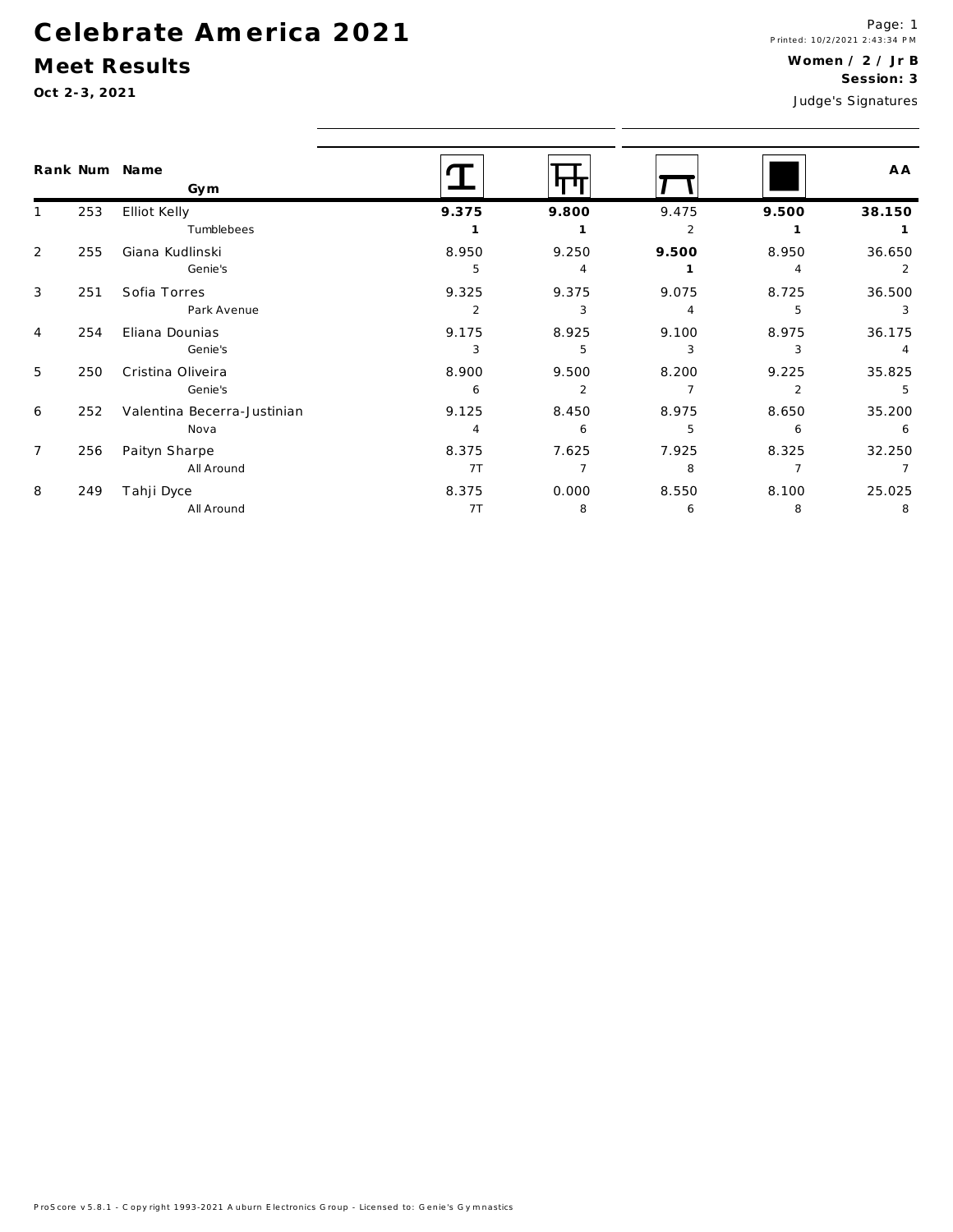#### Meet Results

|                |     | Rank Num Name<br>Gym |                |       |                |                | A A    |
|----------------|-----|----------------------|----------------|-------|----------------|----------------|--------|
|                | 259 | Blakelin Hartman     | 9.575          | 8.950 | 9.650          | 9.600          | 37.775 |
|                |     | Tumblebees           |                |       |                |                |        |
| $\overline{2}$ | 257 | Emily Zisholtz       | 9.325          | 9.450 | 9.200          | 9.125          | 37.100 |
|                |     | Park Avenue          | 3              | 2     | 3              | 3              | 2      |
| 3              | 265 | Mia Rosario          | 9.375          | 9.475 | 9.025          | 9.050          | 36.925 |
|                |     | Genie's              | 2              |       | 6T             | 4T             | 3      |
| $\overline{4}$ | 258 | Angelina Imbrogno    | 9.000          | 9.400 | 9.025          | 9.400          | 36.825 |
|                |     | Park Avenue          | 6              | 3     | 6T             | $\overline{2}$ | 4      |
| 5              | 262 | Addison Loebl        | 9.150          | 9.225 | 9.250          | 9.000          | 36.625 |
|                |     | Nova                 | 5              | 4     | $\overline{2}$ | 6              | 5      |
| 6              | 260 | Paige Fleming        | 8.950          | 9.075 | 9.100          | 9.050          | 36.175 |
|                |     | Park Avenue          | $\overline{7}$ | 6     | 5              | 4T             | 6      |
| $\overline{7}$ | 263 | Adia Hantzaridis     | 8.825          | 8.875 | 9.150          | 8.900          | 35.750 |
|                |     | Genie's              | 8              | 8     | 4              | $\overline{7}$ | 7      |
| 8              | 261 | Layla Cooper         | 9.200          | 9.100 | 8.225          | 8.675          | 35.200 |
|                |     | Genie's              | 4              | 5     | 9              | 8              | 8      |
| 9              | 264 | Mariana Cadena       | 8.475          | 7.825 | 8.850          | 8.550          | 33.700 |
|                |     | Genie's              | 9              | 9     | 8              | 9              | 9      |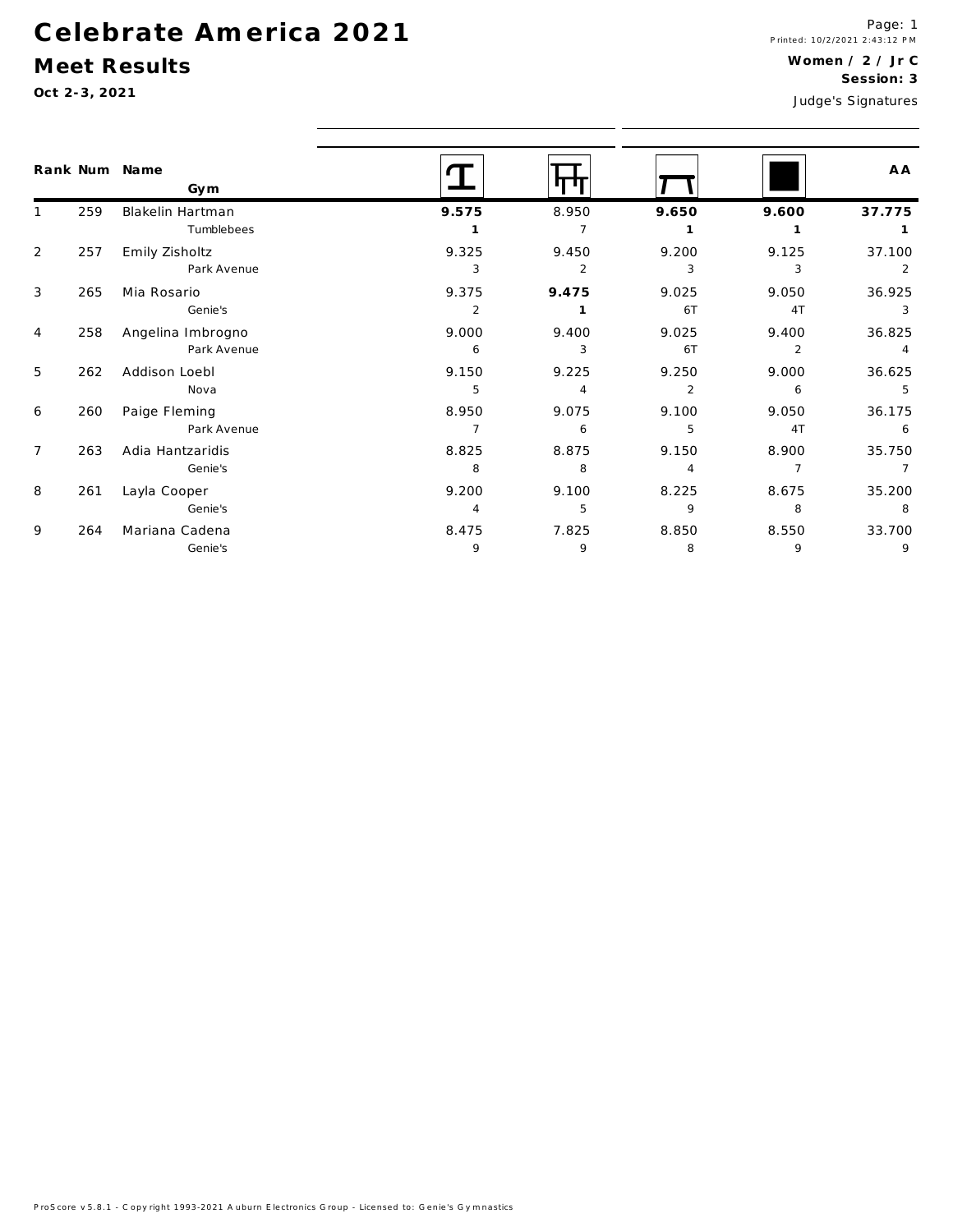#### Meet Results

|                |     | Rank Num Name<br>Gym |                |                |                |                | A A            |
|----------------|-----|----------------------|----------------|----------------|----------------|----------------|----------------|
| $\mathbf{1}$   | 273 | Lucia Navarro        | 9.375          | 9.250          | 9.000          | 9.100          | 36.725         |
|                |     | Victory Elite        |                | $\overline{2}$ | 3T             | -1             | $\mathbf{1}$   |
| 2              | 268 | Abigail Sarduy       | 9.225          | 9.225          | 9.000          | 8.975          | 36.425         |
|                |     | Victory Elite        | $\overline{2}$ | 3              | 3T             | 2              | 2              |
| 3              | 274 | Yasmine Stoller      | 8.725          | 9.275          | 9.125          | 8.925          | 36.050         |
|                |     | All Around           | 7 <sub>T</sub> | 1              | $\overline{2}$ | 3              | 3              |
| $\overline{4}$ | 267 | Kirsten Brown        | 8.875          | 8.825          | 9.250          | 8.850          | 35.800         |
|                |     | All Around           | 5              | 6              |                | $\overline{4}$ | $\overline{4}$ |
| 5              | 271 | Dream Gordon         | 9.025          | 9.150          | 8.650          | 8.500          | 35.325         |
|                |     | Genie's              | 4              | $\overline{4}$ | 6              | 6T             | 5              |
| 6              | 269 | Sanai Nixon          | 9.075          | 8.900          | 8.600          | 8.425          | 35.000         |
|                |     | Nova                 | 3              | 5              | $\overline{7}$ | 8              | 6              |
| $\overline{7}$ | 266 | Zahmir Brown         | 8.800          | 8.600          | 8.375          | 8.500          | 34.275         |
|                |     | All Around           | 6              | $\overline{7}$ | 8              | 6T             |                |
| 8              | 272 | Gabriella Dix        | 8.725          | 7.600          | 8.800          | 8.550          | 33.675         |
|                |     | All Around           | 7 <sub>T</sub> | 9              | 5              | 5              | 8              |
| 9              | 270 | Isabel Beepat        | 8.525          | 8.100          | 8.200          | 6.975          | 31.800         |
|                |     | All Around           | 9              | 8              | 9              | 9              | 9              |